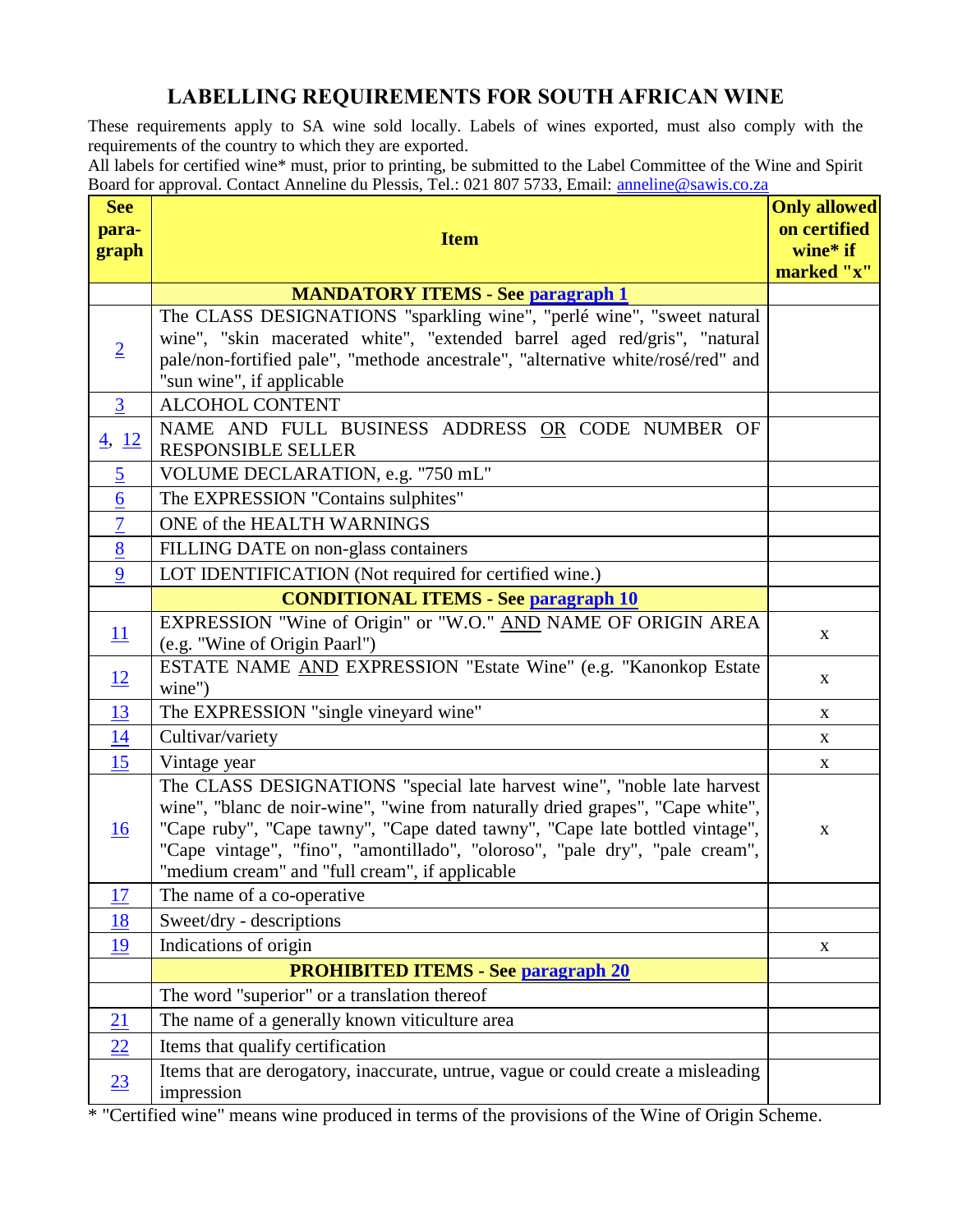## **1 1 back** to main table

*<u>[\[back to main table\]](#page-0-1)</u>* 

Except for the volume declaration, the expression "contains sulphites", the lot identification and the health warning, all mandatory items must be within the same field of vision on one or more labels of a container - obviously not on the base of a container. In practice all mandatory particulars usually appear on back labels (side panels in the case of bag-in-a-box) - thus, all in the same field of vision. Mandatory items must be clearly distinguishable from each other and from any other particulars on a label. Each separate mandatory item, except the lot indication, must be in characters of the same colour, type and size. All characters must be clearly legible, indelible and, except for the lot indication, must be printed on a uniform and clearly contrasting background. Minimum character heights for all the mandatory items except the volume declaration, lot identification and health warning are as follows - 1 mm on containers smaller than 250 ml, 1,5 mm on containers from 250 ml to 375 ml and 2 mm on containers larger than 375 ml. Character height for the volume declaration - see [table](#page-2-4) at paragraph 5. For the health warning minimum character height is not prescribed, but a white background of a specified area is required - see [paragraph 7.](#page-2-1) Character height is not prescribed for the lot identification.

# <span id="page-1-0"></span>The class designation "perlé wine" may be substituted by the designation "petillant" and "sweet natural wine" may be substituted by "natural sweet wine", "natural sweet" or "sweet" or a similar expression. The class designation "sweet natural wine" is only mandatory if the residual sugar content of the wine is more than 30 g/l. A natural wine with a residual sugar content of more than 30 g/l and not indicated as a late harvest, special late harvest, noble late harvest or wine from naturally dried grapes, must be identified as a sweet natural wine.

If the pressure of a methode ancestrale is more than 300 kPa, both "methode ancestrale" and "sparkling wine" must be indicated in conjunction with each other, wherever it appears on a label. If the pressure is equal to or less than 300 kPa, both "methode ancestrale" and "perlé wine" must be indicated in conjunction with each other, wherever it appears on a label.

# <span id="page-1-1"></span>Alcohol content is defined as "a percentage ethyl alcohol per volume of the product" and must consist of a figure together with a percentage symbol and the expression "alcohol" or "volume" or abbreviations thereof. For example: "15 % alc" or "12,5 % vol" or "Alc 12,2 %" or "10,9 % alc per vol" etc.

A tolerance of 1 is permitted between the strength labelled and the alcohol strength determined upon analysis of the wine. A wine of 11,5 % vol may thus be indicated as 10,5 % vol up to 12,5 % vol.

<span id="page-1-2"></span>**4 back** to main table] A responsible seller is defined as someone by or for whom wine is bottled with a view to the sale thereof. The name of a judicial person must be indicated in full (XYZ Pty. Ltd.) - however, see [paragraph 17](#page-4-3) hereunder for the names of co-operatives. Where the address includes the name of an area of origin or generally known viticultural area, that name may not be accentuated or leave any doubt as to the origin of the wine concerned.

A code number may be used in place of above-mentioned name and address. Code numbers are issued by the administering officer, Department of Agriculture, Directorate Plant Health and Quality, Private Bag X5015, Stellenbosch, 7599, (Rhonél Basson 021- 809 1688).

# **5 back to main table**

<span id="page-1-3"></span>The volume declaration must be in **boldface**, unless blown, embossed or moulded on the surface concerned. If the net quantity is less than 1 000 ml, use the unit **millilitre(s)** (or **mL** or **ml)** or **centilitre(s)**

### **3** [\[back to main table\]](#page-0-1)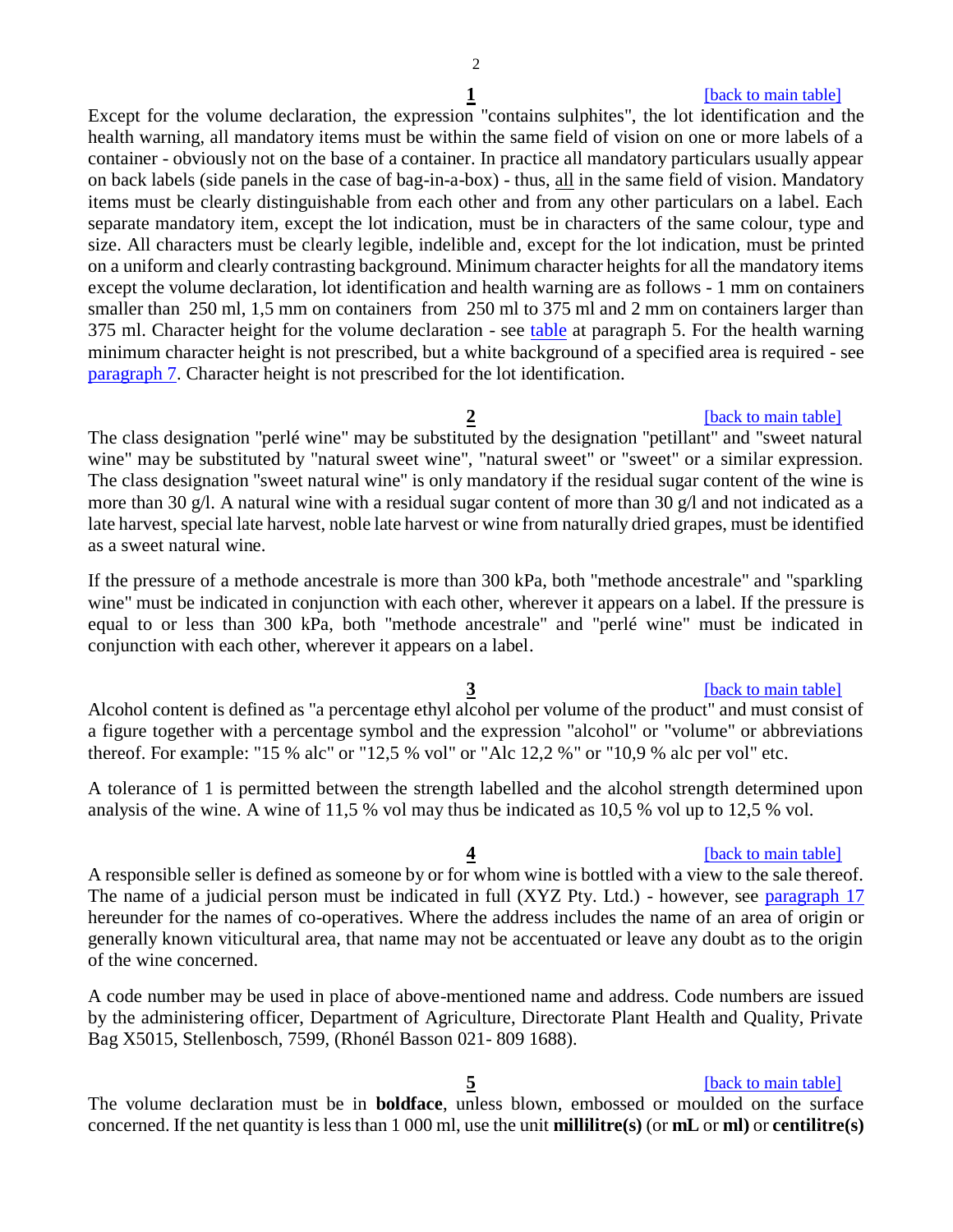(or **cL** or **cl**). If equal to or more than 1 000 ml use **litre(s)** (or **L** or **l**). The decimal indicator must be a comma or a period (full stop), e.g. "**1,5 L**" or "**1.5 L**". Do not use a full stop or the letter "s" after any of the abbreviations. Use a single space between the number and the unit, e.g. "**750**" followed by a single space and then "**mL**". Minimum character heights are:

<span id="page-2-4"></span>

| Net contents                              | Minimum height of numbers and<br>letters in mm |
|-------------------------------------------|------------------------------------------------|
| 50 mL or less                             |                                                |
| More than 50 mL, but not more than 200 mL |                                                |
| More than 200 mL, but not more than 1 L   |                                                |
| More than 1 L                             |                                                |

## **6 back** to main table]

<span id="page-2-0"></span>The "contains sulphites" must be indicated if sulphur dioxide is present in a concentration of more than 10 milligrams per liter, measured as total sulphur dioxide.

Claims that a wine is free of sulphites may only be made if such wine contains no discernible sulphites. Claiming that no sulphites were added or that the product is low or lower in sulphites, may only be made if the wine contains no more than 10 milligrams per liter, measured as total sulphur dioxide.

**7** *back to main table* 

<span id="page-2-1"></span>Use any **one** of the messages below.

Alcohol reduces driving ability, don't drink and drive. Drinking during pregnancy can be harmful to your unborn baby. Alcohol abuse is dangerous to your health. Alcohol increases your risk to personal injuries. Alcohol is a major cause of violence and crime. Alcohol is addictive. Don't drink and walk on the road, you may be killed.

The message must be in black on a white background. The white background must be at least one eighth of the total area of the selected label - usually the back label. No minimum letter height is prescribed for the message, but it must be legible - do not use cursive type fonts.

### [\[back to main table\]](#page-0-1)

<span id="page-2-2"></span>The filling particulars must consist of the expression "Filled on" followed by the date of filling, in the format dd/mm/yyyy.

# **9 back** to main table

<span id="page-2-3"></span>The indication of the lot identification is required for liquor products filled after 30 June 2012, but is not required for certified wine as the number on a certification seal is regarded as a lot identification. "Lot" means a batch of sales units of a liquor product produced, manufactured or packaged under practically the same conditions - a homogeneous group. The lot identification must consist of any indication or mark identifying the lot to which a liquor product belongs, preceded by the letter "L".

The lot mark should be readily intelligible by anyone and should not require a decoder or other aid. Most operators use some form of the Julian calendar format where the "L" is followed by at least the filling date. For example, L12206, where 12 is the year (2012) and 206 denotes the day (206<sup>th</sup> day of the year). This can be supplemented by any additional detail, such as time, a bottling batch number or letter,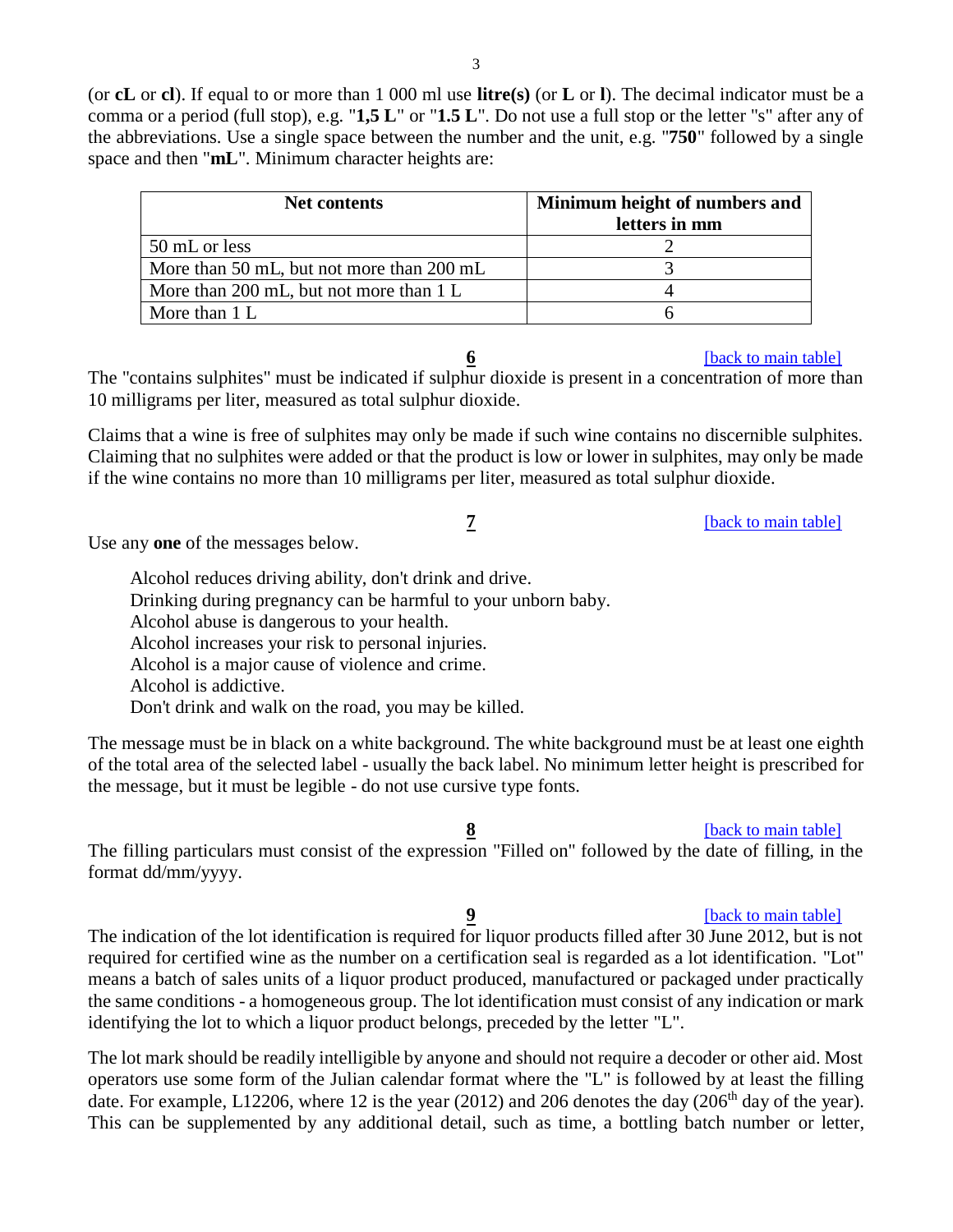<span id="page-3-1"></span>etcetera. Any format is allowed, as long as it can be used to trace that homogenous group. It is advisable to include lot identifications on outer cases and applicable delivery documents to facilitate traceability.

With "conditional items" is meant that certain conditions must be complied with before these items may be used. These conditions are set out below. The items marked with a "x" in the third column is also subject to the condition that it may only be used on certified wine - this wine must be produced in terms of the provisions of the Wine of Origin Scheme.

<span id="page-3-2"></span>**11 c** [\[back to main table\]](#page-0-1) A wine of origin of a particular area of origin (e.g. geographical unit such as "Western Cape", region such as "Coastal Region", district such as "Paarl" or ward such as "Durbanville") must be produced solely from grapes harvested in the area of origin concerned.

Only the names of officially-demarcated origin areas may be used. The expression "Wine of Origin" or "W.O." must appear immediately above or below or next to the name of the origin area. It must be shown within the same field of vision as the mandatory items mentioned in paragraphs 2 to 8 above, and in the same way as these mandatory items - see [paragraph 1.](#page-0-0) The name of an origin area other than the applicable origin area may also be indicated, but only in such a way that there can be no doubt that the name of the other origin area has no connection with the origin of the wine concerned, e.g, to indicate the location of the applicable origin area.

Production/origin areas may be indicated as blends provided that each production area in the blend is produced on a separate production sheet (W.O. Scheme) and an official blend was made. Where each production area consists of 30 % or more of the blend, percentages need not be indicated, but the production areas must appear in descending order. If any one production area consists of less than 30 % of the blend, the percentage of each production area must also be indicated.

### **12 I** [\[back to main table\]](#page-0-1)

<span id="page-3-0"></span>An estate wine of a particular estate must be produced solely from grapes harvested on the estate concerned. The wine must be grown, made and bottled on such estate.

Only officially-registered names of units for the production of estate wine (estate names) may be used. Where another trade name is used on such an estate wine it must be ensured that there can be no doubt as to which name applies to the expression "Estate Wine". The name of an applicable origin area must also be used on an estate wine, e.g. "Wine of Origin Stellenbosch" with "Kanonkop Estate Wine".

The name of an officially registered unit for the production of estate wine (estate name) may also be used on certified wine other than estate wine as well as non-certified wine. The expressions "estate wine" and "estate" may not be used on such a wine or the impression created that the wine was made from grapes harvested on the estate. The estate name must thus figure solely as a trade name or be indicated in the name and address of the responsible seller.

### **13 back** to main table]

<span id="page-3-3"></span>The term "single vineyard wine" may only be used for wine produced from grapes derived from a unit officially registered for the production of single vineyard wine. Such a unit must consist of a single variety and the area may not exceed 6 hectares.

Reference may be made on a label to the fact that a wine is produced from grapes derived from individual blocks or sites, provided that each block or site referred to is registered as a unit for single vineyard wine and verified as such by the Wine and Spirit Board. However, no reference may be made to "vineyard

### **10 lack to main table**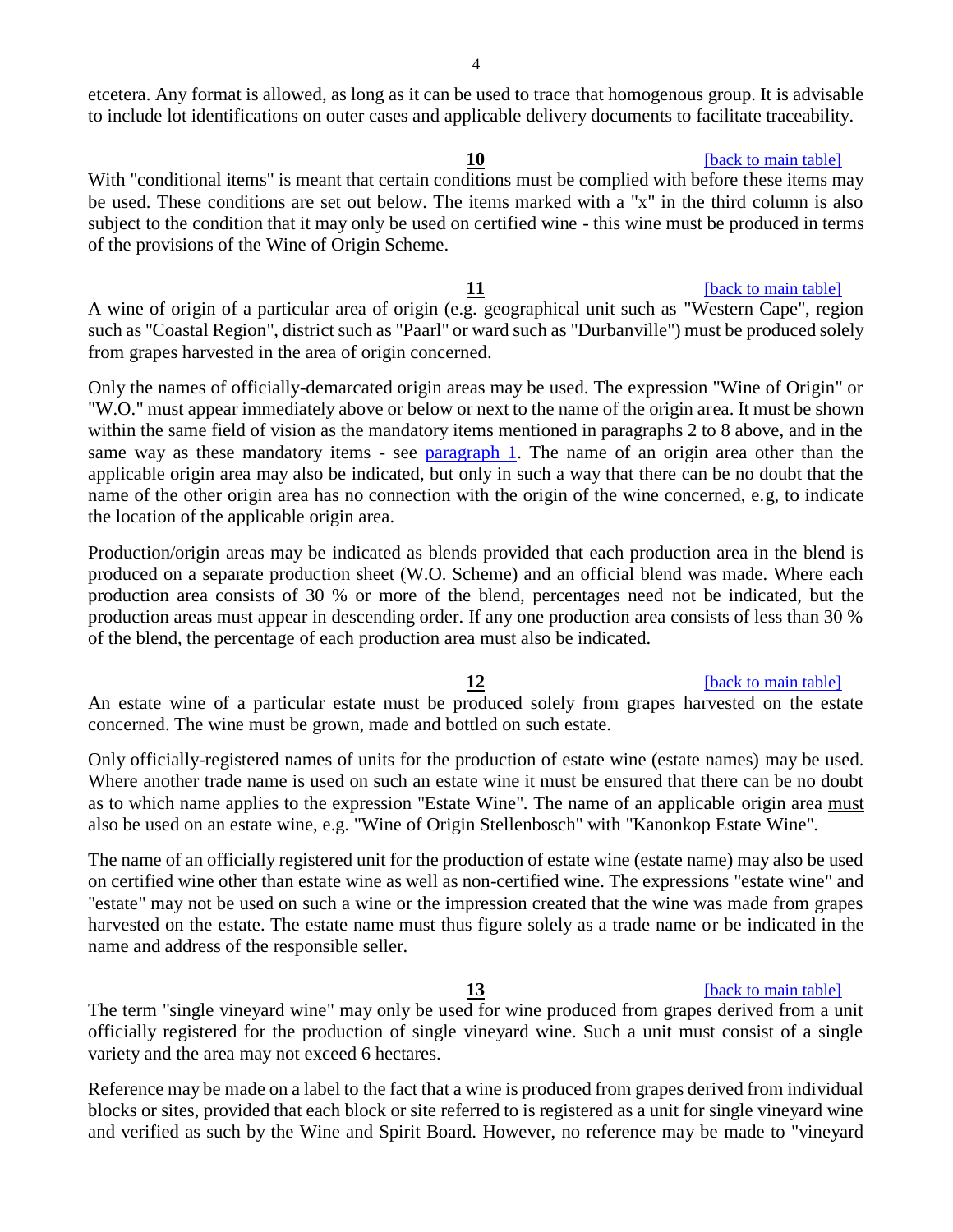5

wine".

The word "vineyard" may also be used in general descriptive terms, but may not create the impression that the wine concerned comes from a specific vineyard or vineyards. Where the word "vineyard" forms part of a trade name or the name of an organisation such name may be used as long as it does not create a misleading impression.

<span id="page-4-0"></span>Where a wine is certified as originating from one cultivar (that means that at least 85 % of that wine was made from that cultivar), the other cultivars, if any, in that wine may not be indicated. If a wine was produced solely from one cultivar this fact may be indicated.

Where the cultivars in a blended wine is indicated each cultivar in the blend must have been made on a separate production sheet (W.O. Scheme) and an official blending must have taken place. Percentages need not be indicated, but the cultivars must appear in descending order according to volume. All cultivars must be indicated except where two or more cultivars constitute 85 % or more of the blend and each of those two or more cultivars consists of 20 % or more of the blend - then only those two or more cultivars may be indicated in descending order.

<span id="page-4-1"></span>Vintage year can be indicated if at least 85 % of the wine consist of wine produced from grapes harvested during the year indicated. The vintage year (e.g. "2006") must be so indicated that it is clear that it relates to the vintage year of the wine. If not (e.g. other dates also appear on the label), the word "vintage" must be indicated together with the vintage year.

<span id="page-4-2"></span>**16 16 back** to main table The "wine" in "special late harvest wine", "noble late harvest wine" and "blanc de noir wine" may be omitted. "Vin gris" may be used in the place of "blanc de noir wine". The class designation "wine from naturally dried grapes" may be substituted by the designation "straw wine" - the "straw" refers to the colour of such a wine. If the residual sugar content of a special late harvest wine or a wine from naturally dried grapes is less than 20 grams per litre it must also be indicated whether that wine is "extra dry", "dry" "semi-dry" or "semi-sweet" (see [paragraph 18\)](#page-4-4). The class designation "Cape vintage" may be substituted by the designation "Cape vintage reserve".

<span id="page-4-3"></span>The name of a co-operative must always be indicated in characters of the same colour, type and size and must be indicated in full except that words such as "co-operative", "company", "wine farmers", "limited", etcetera, may be substituted by "co-op" "wine cellar" or "cellar".

<span id="page-4-4"></span>If the under-mentioned or similar expressions are used on wine (excluding fortified wine and sparkling wine), the following requirements apply:

extra dry - a maximum residual sugar content of 2,5 g/l

- $\frac{dry}{}$  a maximum residual sugar content of 5 g/l, or not exceed 9,0 g/l if the total acidity expressed as gram of tartaric acid per litre is not more than 2 gram below the residual sugar content.
- semi-dry/medium dry a residual sugar content between 5 and 12 g/l, or not exceed 18,0 g/l if the total acidity expressed as gram of tartaric acid per litre is not more than 10 gram below the residual sugar content.

semi-sweet/medium sweet - a residual sugar content between 5 and 30 g/l

# **14 IDAL** [\[back to main table\]](#page-0-1)

# **15 15 back to main table**

# [\[back to main table\]](#page-0-1)

### **18 18 back** [to main table\]](#page-0-1)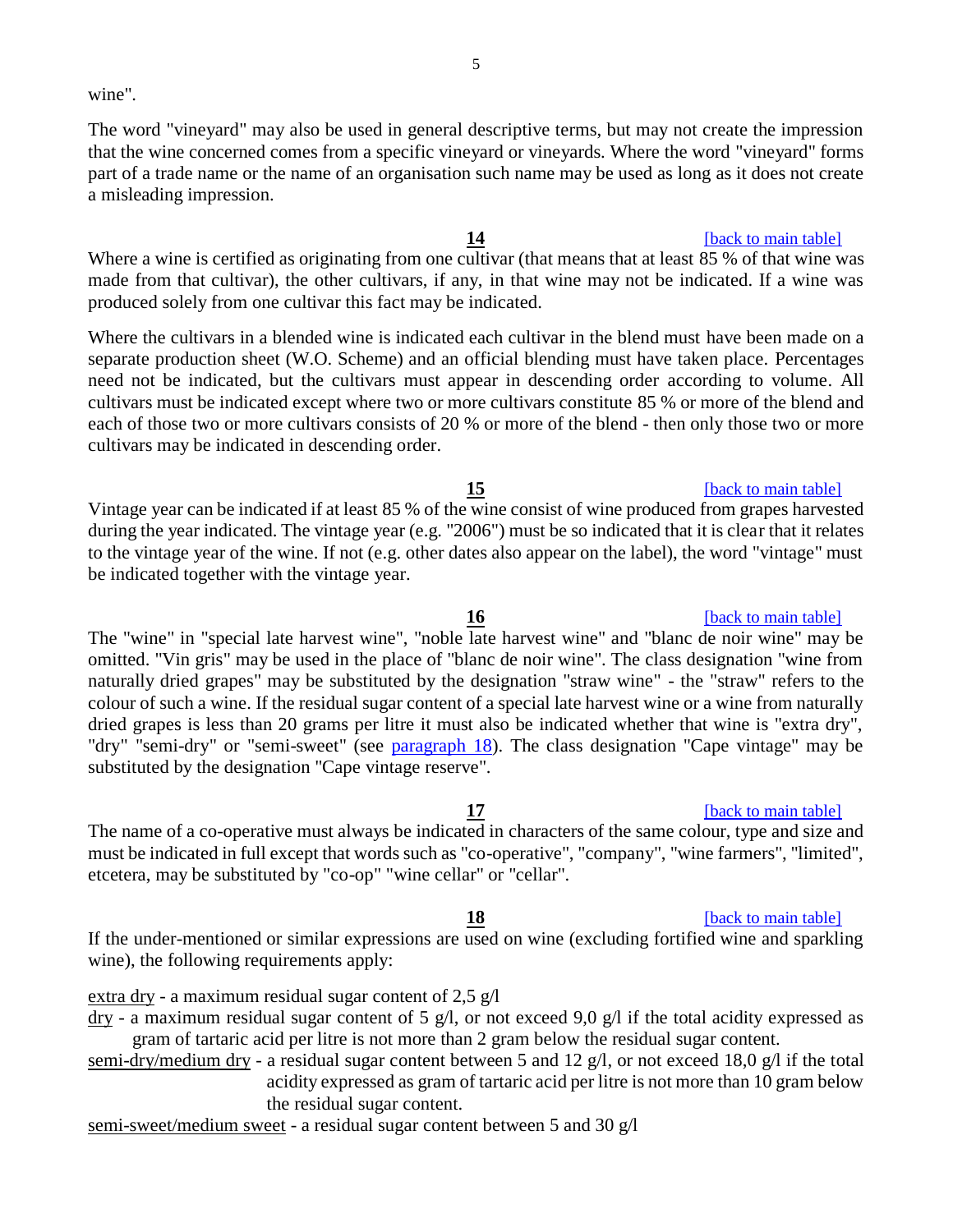sweet - a residual sugar content of more than 20 g/l

For sparkling wine the following requirements apply (where the residual sugar content justifies the use of more than one designation, only one may be used):

- brut nature (or Naturherb, Bruto natural, Pas dose, Dosage zero, Natūralusis briutas, Īsts bruts, Přirodně tvrde, Popolnoma suho, Dosaggio zero) : a residual sugar content of less than 3 g/l.
- extra brut (or Extra herb, Ekstra briutas, Ekstra brut, Ekstra bruts, Zvlaště tvrde, Extra bruto, Izredno suho, Ekstra wytrawne) : a residual sugar content of less than 6 g/l.
- brut (or Herb, Briutas, Bruts, Tvrde, Bruto, Zelo suho, Bardzo wytrawne) : a residual sugar content of less than 12 g/l.
- extra dry (or Extra trocken, Extra seco, Labai sausas, Ekstra kuiv, Ekstra sausais, Kulonlegesen szaraz, Wytrawne, Suho, Zvlaště suche, Extra suche) : a residual sugar content of more than 12 g/l, but less than  $17 \text{ g/l}$ .
- dry (or Sec, Trocken, Secco, Asciutto, *Ξηρός,* Tor, Seco, Torr, Kuiva, Sausas, Kuiv, Sausais, Szaraz, Połwytrawne, Polsuho, Suche, ) : a residual sugar content of more than 17 g/l, but less than 32 g/l.
- semi-sweet (or Demi-sec, Halbtrocken, Abboccato, Halvtor, Medium dry, *Ημίξηρος,* Semi seco, Meio seco, Halvtorr, Puolikuiva, Pusiau sausas, Poolkuiv, Pussausais, Felszaraz, Połsłodkie, Polsladko, Polosuche, Polosladke) : a residual sugar content of more than 32 g/l, but less than 50 g/l.
- sweet (or Doux, Mild, Dulce, Sod, Dolce, *Γλυκύς,* Doce, Sot, Makea, Saldus, Magus, Pussaldais, Edes, Ħelu, Słodkie, Sladko, Sladke) : a residual sugar content of more than 50 g/l.

<span id="page-5-0"></span>An indication of origin comprises any indication which, directly or indirectly, says that the wine concerned was made from grapes originating from an identifiable piece of ground or area within South Africa. Only wine produced in terms of the Wine of Origin Scheme (certified wine), may contain indications of origin - and then only authorised indications of origin.

## **20** *Dependent of the back to main table*

<span id="page-5-1"></span>The items mentioned under this subheading ("PROHIBITED ITEMS") are prohibited on all wine.

# **21 back** to main table]

<span id="page-5-2"></span>These are names of areas not officially demarcated as origin areas, for example "Boland", "Klawer", "Firgrove", etcetera.

<span id="page-5-3"></span>Particulars that are certified by the Wine and Spirit Board are origin, cultivar and vintage year. This prohibition thus only applies to certified wine since the particulars concerned may in any case not be used on uncertified wine.

With "qualify" is meant "further defined", in other words the origin for which a wine is certified may not be drawn smaller. If, for example, a wine is certified as originating from the origin area Paarl and the label indicates that the wine was made from grapes originating from vineyards in the vicinity of the Berg River or that it comes from a specific farm or piece of ground, such indications qualify the origin certification. The same applies if it is stated that a wine was made from a specified clone of a cultivar.

Prohibited hereunder are expressions like "gluten free", "natural wine", "natural grapes" and the like.

Claims of farming sustainably or environmentally friendly may only be made on wine certified under the

### **19 back** to main table

# **22** *back to main table*

### <span id="page-5-4"></span>**23** *back to main table*